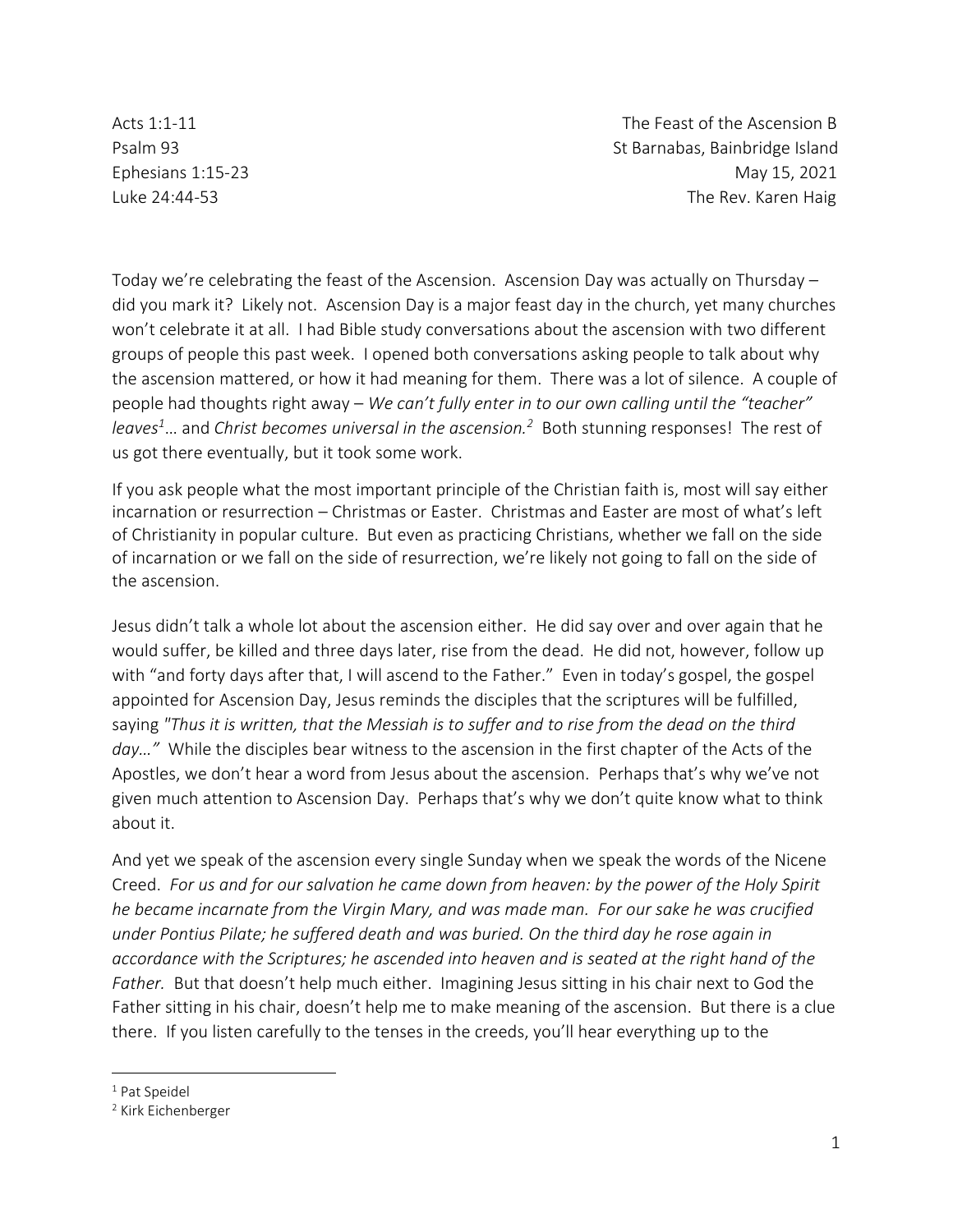ascension in the past-tense. For us and for our salvation he came down from heaven: by the power of the Holy Spirit he became incarnate from the Virgin Mary, and was made man. For our sake he was crucified under Pontius Pilate; he suffered death and was buried. On the third day he rose again in accordance with the Scriptures; he ascended into heaven and IS seated at the right hand of the Father.

It is the ascension, not the birth, death or even resurrection that brings Jesus into the present tense. When Jesus was born and God became one of us, humankind became God's chosen dwelling place. When Jesus suffered and was killed, God chose to experience the fullness of humanity with all the suffering that comes with it. When Jesus was resurrected, God exalted him and made his life eternal. And when Jesus ascended, he made our lives eternal.

While asking where Jesus went when he ascended into heaven is a very natural question, it is perhaps not the most helpful question. A better question might be where is Jesus present in his absence?

When my mother died and my sister and I were working through our grief, Becky asked me "Where is she?" I don't know that she was really expecting an answer from me, but the question seemed very important. Where do we actually go when we die? I can only think that we go from being in the particular places our earthly lives have taken us, to being divine presence everywhere. That's what happened when Jesus ascended to the Father. He went from being in Nazareth and Bethany and Capernaum to being everywhere present… present in the world in a whole new way.

Jesus talked about this once, that I can remember. It was Easter morning and Mary Magdalene was alone at the tomb. She'd found the tomb empty earlier that day and had gone to tell the other disciples about it. A couple of them returned with her, but they'd seen everything there was to see and had gone home. Mary stayed. She was heartsick, weeping, wanting desperately to find the body of her beloved teacher. When someone she supposed was the gardener appeared, she said to him *'Sir, if you have carried him away, tell me where you have laid him, and I will take him away.'<sup>3</sup>* When Jesus spoke her name and she realized who he was, he said to her, *'Do not hold on to me, because I have not yet ascended to the Father. But go to my brothers and say to them, "I am ascending to my Father and your Father, to my God and your God."<sup>4</sup>*

It's hard to understand why Jesus said those things. For the longest time, those words seemed a very strange response, one that I could not make sense of. But they are profoundly important words, the first words Jesus said after his resurrection. Don't try to hold on to me. If you try to hold on to me, you really will lose me. I am trying to make a way to be with you forever and for you to be with me forever. That is not something that can happen if I stay in this particular place or time. That is only something that can happen if I ascend to the Father.

 $3$  John 20:15

<sup>4</sup> John 20:17